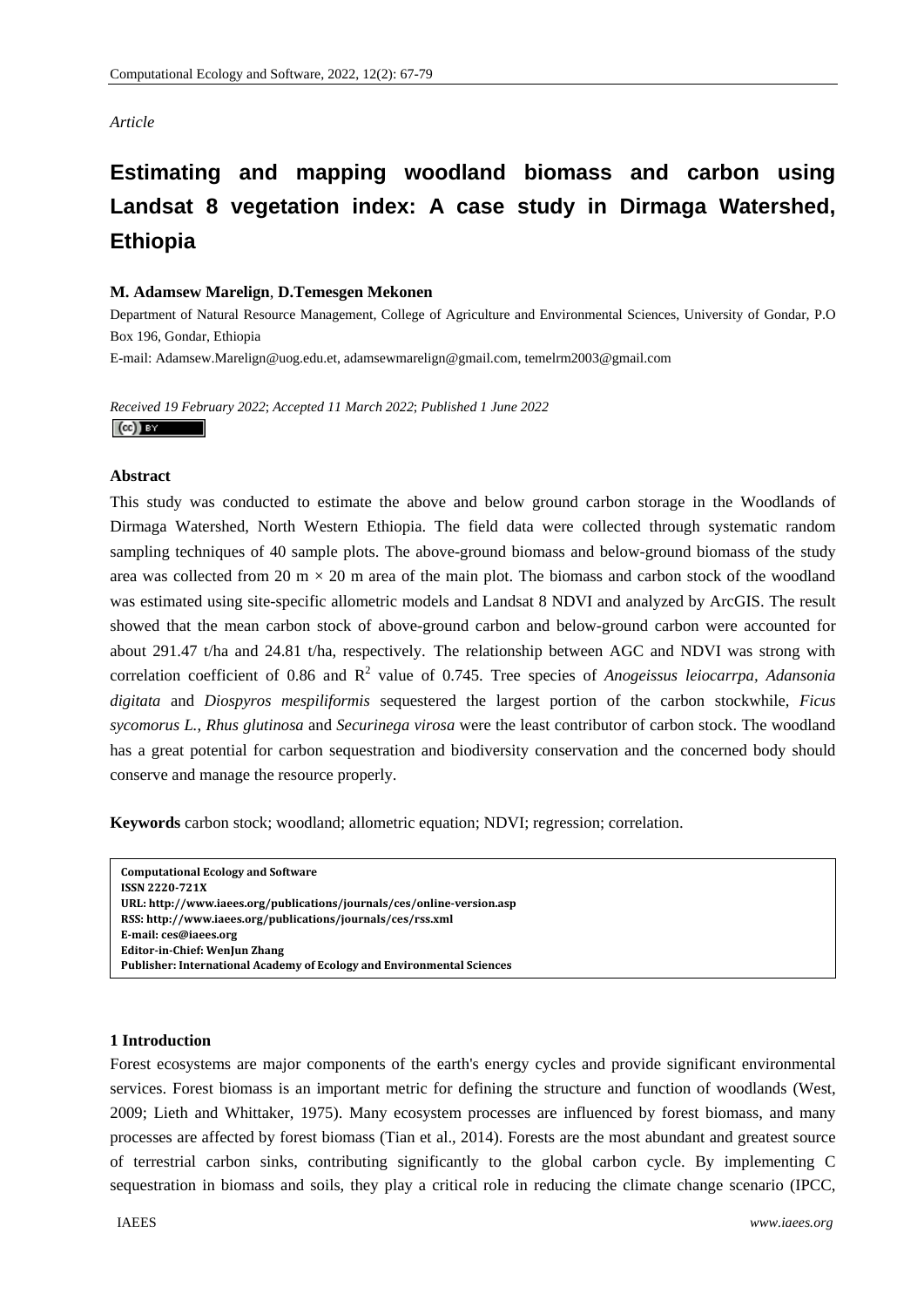2019). Because quantifying forest belowground biomass is difficult, most previous research have concentrated on forest aboveground biomass (AGB).

Estimating AGB is a necessary step in determining carbon stocks and balances (Ketterings et al., 2001). Process-based ecosystem models, field measurements, and a combination of forest inventory plots and remotely sensed data have all been used to estimate forest AGB in previous research (Lu et al., 2016; Safari et al., 2017). For numerous reasons, the remote-sensing-based technique has been popular in recent decades: (1) Remote sensing data covers large areas, allowing for the assessment of vegetation spatial variation and determining the spatial distribution and pattern of biomass in large areas and complex forest landscapes; (2) forest biomass research at various scales can be conducted using multiple sensors and spatial resolutions and (3) multi-temporal remote sensing images provide long-term, dynamic, and continuous AGB observations (Lu, 2006).

The rapid advancement of remote sensing technology has resulted in a large amount of remotely sensed images data that can be used to estimate AGB. The information can be separated into three groups: (1) Landsat, Systeme Probatoire d'Observation de la Terre (SPOT), moderate-resolution imaging spectroradiometer (MODIS), QuickBird, ASTER, Advanced Very High-Resolution Radiometer (AVHRR), and China-Brazil earth resource satellite (CBERS) are examples of optical remote sensing data; (2) active remote sensing data such as Radar and Lidar are examples of active remote sensing data; and (3) the integration of multisource remote sensing (Lu et al., 2016; Galidaki et al., 2017; Mitchard et al., 2009; Sun et al., 2011) Specifically, Because the images are free to download, have medium spatial (30 m  $\times$  30 m) and temporal (16 days) resolutions, and cover a large area, Landsat has been widely used to estimate forest biomass in conjunction with sample plots (Zhu et al., 2016; Zhu and Liu, 2015). Landsat's geographical resolution is comparable to the size of sample plots in national forest inventories in many countries, which reduces spatial errors in matching pixels and sample plots (Sun et al., 2015).

Forest stands with varying biomass typically have varied forest architecture and biophysical properties. These characteristics appear as varied hues, structures, and textures in remote sensing photographs. Using feature extraction methods, the image parameters that are closely related to forest biomass can be extracted from the remote sensing images, and forest biomass can be estimated. Vegetation information in remote sensing images is mainly reflected by the spectral characteristics.

The objectives of this study were to estimate and map the aboveground biomass and carbon of woodlands in Dirmaga Watershed through in-situ vegetation inventory and correlating with net deference vegetation index values to map spatial above ground carbon.

#### **2 Materials and Methods**

#### **2.1 Description of study area**

Dirmaga Watershed is found in West Gondar Administrative Zone, West Armachiho District in Amhara Region. Most part of the watershed is laid on Godebie National Park. Geographically, it is located on  $13^{0}12'20.51'$  to  $13^{0}25'18.4''$  N latitude and  $36^{0}13'56.73''$  to  $36^{0}30'0.3''$  East longitudes with an altitudinal range of 625 m to 1183 m above sea level. The area is hotter throughout the year having annual temperature range of  $38-48^{\circ}$ c and the area receives 600-1100mm annual rain fall stayed from June – August (Hurni, 1998). Based on the long-term weather variable records of Global weather data records (1979-2013) calibrated with ground truth data from the nearest Abraha Jira Station, the mean annual rainfall is 780 mm with a monomodal rainfall season ranges from June to August, which contributes about 82% of the annual rainfall of the study area (https://globalweather.tamu.edu). The temperatures range from 15.1°C to 40°C with mean annual temperature of 27.1°C.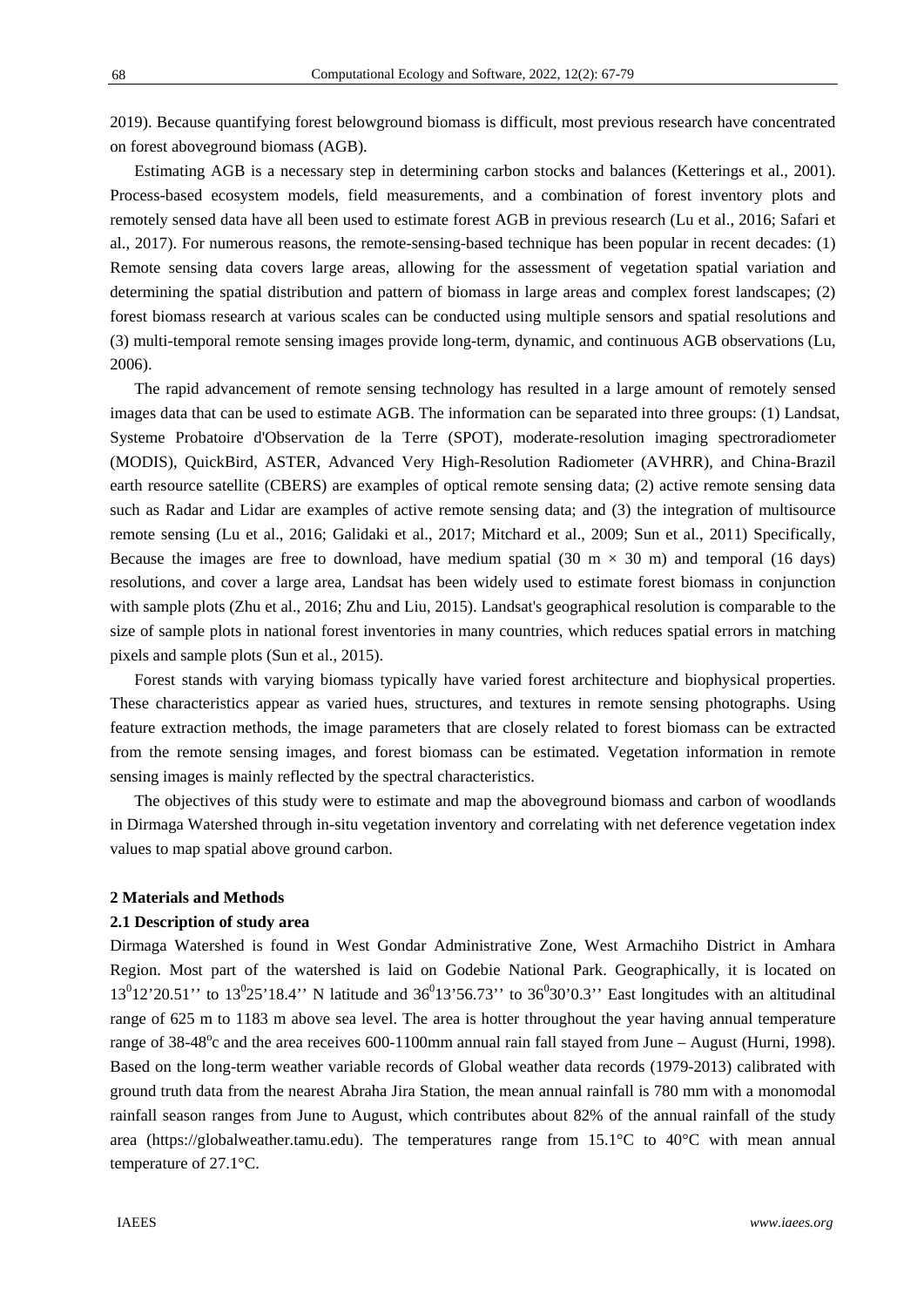

**Fig. 1** Location map of the study area.

Based on vegetation classification of Ethiopia Ib Friis (2010), Godebie National Park Forest communities are broadly categorized as Combretum-Terminalia woodland and wooded grassland with *Terminalia brownii, Anogeissus leiocarrpa* and *Dalbergia melanoxylon* as frequent species; *Acacia-Commiphora* woodland and bushland proper with dominant *Acacia seyal*, and *Acacia polycantha* species; and riparian/riverine forest with *Adansonia digitata*, *Diospyros mespiliformis* and *Tamarindus indica* as dominant species.

The elevation of Dirmaga watershed is ranged from 625 up to 1185 m above sea level. The major soil types of the watershed are Eutric nitisols, Chromic vertisol, and Orthic luvisols. The 55% area of Dirmaga watershed is demarcated by the district land administrative office as protected area (Part of Godebie National Park and the remaining area is pasture land and farming land. But, still now there is some illegal farming and animal husbandry on the area which has negative influence on the regeneration status of the existing vegetation. **2.2 Collection methods for vegetation inventory** 

2.2.1 Sampling design and sample size

The field survey wasperformed in the monthof March 2021. Systematic sampling was employed for vegetation data collection to ensure that sufficient representative samples of vegetation from all gradient levels (Krebs, 1999; Kent, 2012). Following the procedure used in (Senbeta and Teketay, 2001; Fisaha et al., 2013; Temesgen, 2020). five transect lines were laid in the watershed following along the gradient (elevation). Based on the above principles 40 Square sample quadrats with a size of 20 m  $\times$  20 m were laid down alternatively along the line transects at 500 m intervals along the linear transects using GPS and Compass.

Carbon in the AGB (above ground biomass) was assessed through measurement of standing trees and shrubs using proper mensuration techniques. Diameter at breast height (DBH) and height (H) of trees were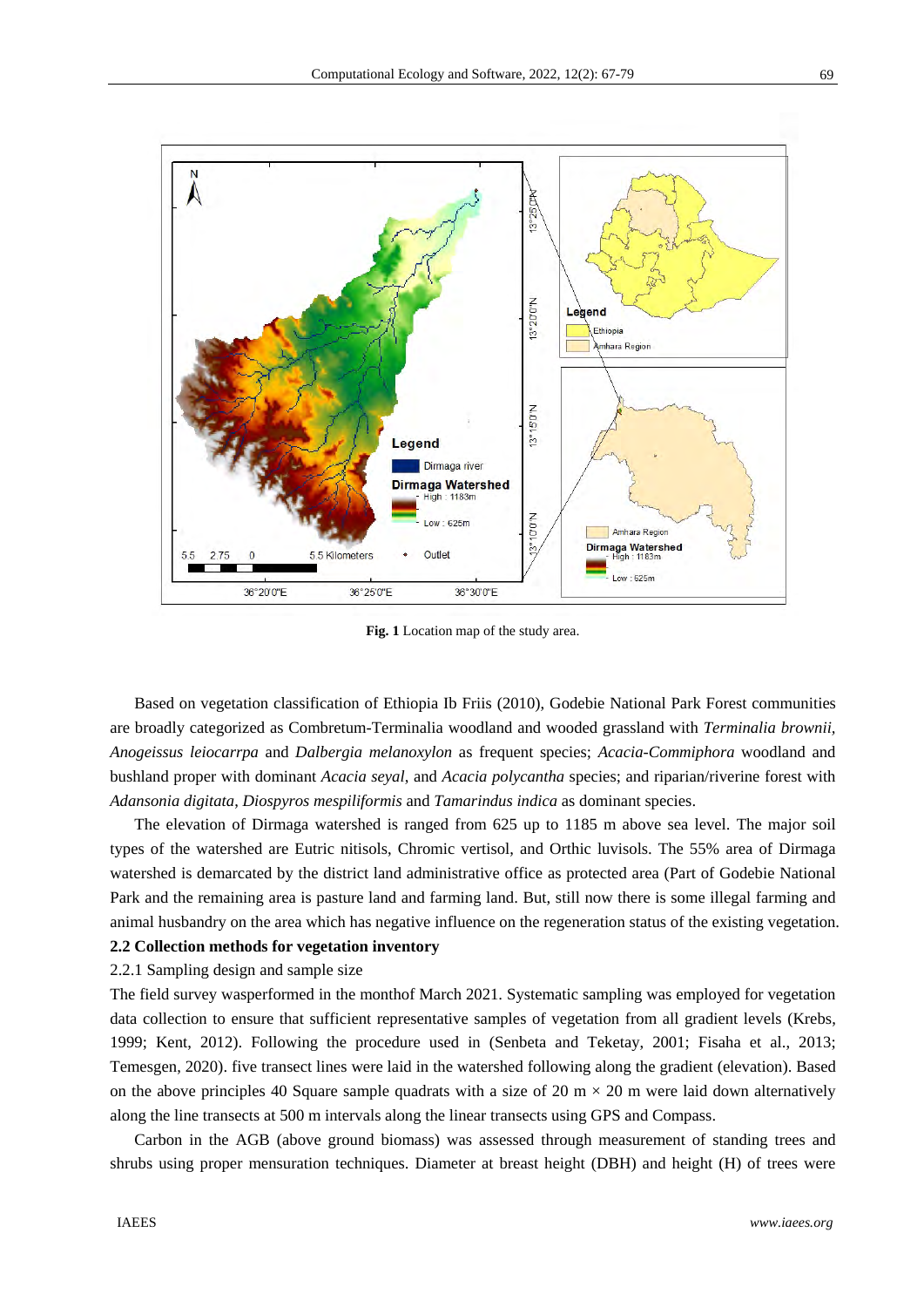measured according to their size class in the respective subplots. Therefore, species type, diameter at breast height (DBH) and height of trees (H) were the interest of measurement for trees. GPS was used to identify exact location of plots and elevation. DBH was measured with calliper/diameter tape depending on the size of the tree. Tree height was measured using haga hypsometer and graduated stick, and slope was measured with suunto clinometer to adjust the size of the plots to proper size.

2.2.2 Estimation of biomass and carbon stocks

Carbon stock has been assessed in five forest carbon pools, which is in accordance with the IPCC 2006 guideline. Hence, the major activities of carbon measurement during the field data collection were focused on above-ground biomass and below-ground biomass.

Carbon stock assessments in Africa are highly variable and have high degree of uncertainty due to lack of consistency in techniques of inventory and lack of site and species specific allometric equations. There are few species specific allometric equations developed in Africa, and most of the carbon stock assessments used general allometric equations. But this causes the high degree of variability in site growth conditions and growth characteristics of species as well as it cannot estimate the correct biomass and carbon.

Therefore, Species-specific allometric equations are very important and, in this regard, there are allometric models (Andargie et al., 2018) which are appropriate for improving aboveground biomass (AGB) and carbon (AGC) estimations in woodland ecosystems in Ethiopia and near to study area in particular. Thus, this study used the following equation developed by Andargie et al. (2018) as follows:

 $ln(AGB) = -2.965 + 1.820 \ln(DBH) + 1.157 \ln(H)$ ………………(1)

where H is total height; DBH is diameter at breast height; AGB is aboveground biomass; and ln is natural logarithm. The above-ground carbon (AGC) and above-ground biomass  $CO<sub>2</sub>$  equivalent (AGB CO2eq) sequestrated in the study area was calculated by the principles of Pearson et al. (2005) and (2007) as follows:

According to Mac Dicken (1997) and Pearson et al. (2005) standard methods of estimating belowground biomass (BGB) and belowground carbon (BGC) can be obtained as 20% (AGB\*0.2) and 10% (AGC\*0.5) of above-ground tree biomass, respectively.

## **2.3 Vegetation index based forest carbon stock estimation**

2.3.1 Satellite data sources and acquisition

The Landsat 8 NDVI (Net difference vegetation index) for the study watershed were downloaded from climate engine (https://app.climateengine.com/climateEngine). The Landsat 8 NDVI data is acquired in respect to the ground sampling date. The meta data of the vegetation index (NDVI) is presented in Table 1.

| <b>Table 1</b> Descriptions of saternite datasets used in the study. |                 |  |  |
|----------------------------------------------------------------------|-----------------|--|--|
| Satellite Data                                                       | Landsat 8 NDVI  |  |  |
| Path /horizontal tile number                                         | 170             |  |  |
| Row/ vertical tile number                                            | 51              |  |  |
| <b>Spatial Resolution</b>                                            | 30 <sub>m</sub> |  |  |
| years                                                                | March 27, 2021  |  |  |

**Table 1** Descriptions of satellite datasets used in the study.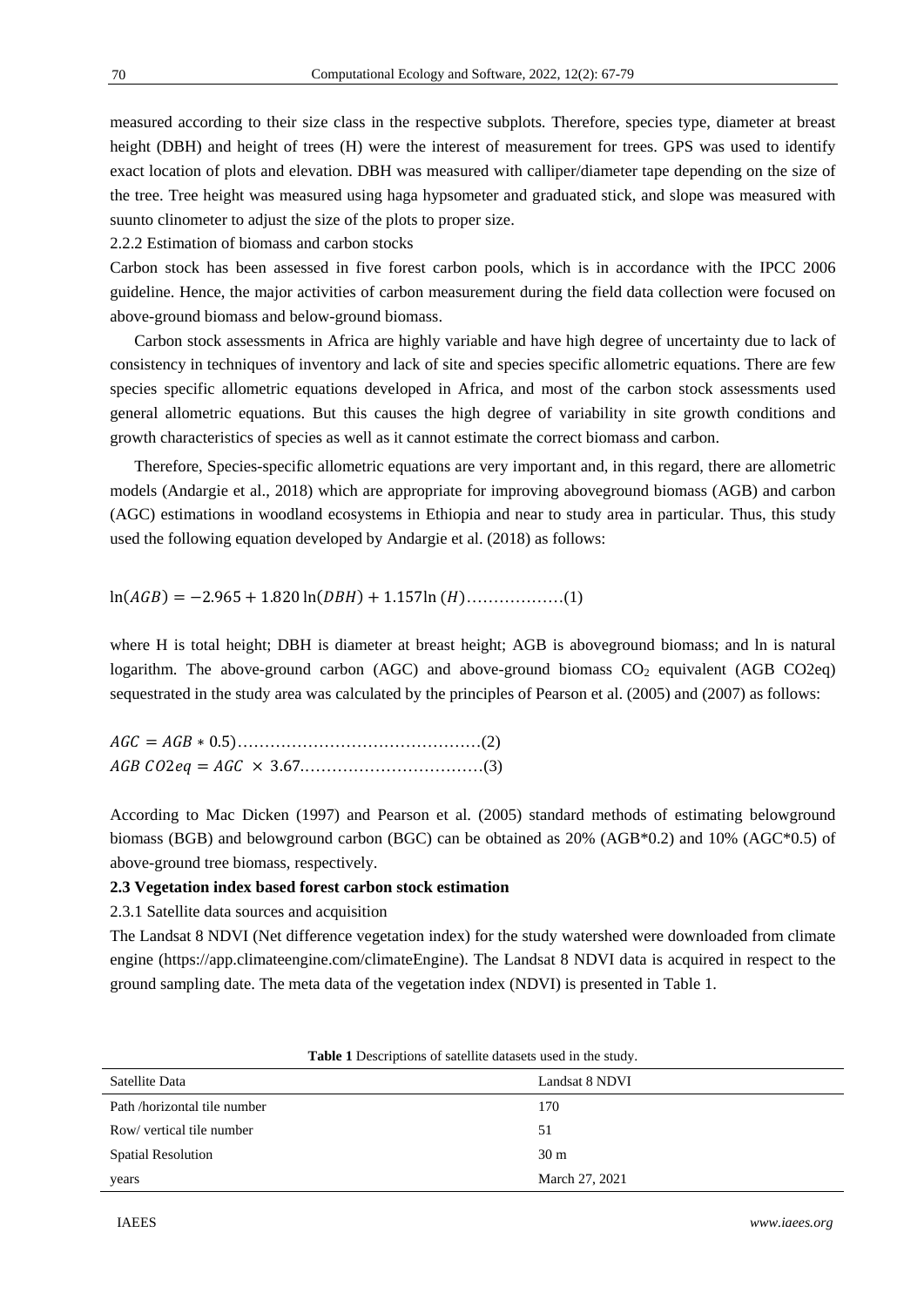NDVI is considered as one of the most preferred spectral indices to differentiate vegetated regions from non-vegetated regions (Tuker, 1979). The NDVI is a term which indicates the photosynthetically active radiation for vegetation (Rani et al., 2018), that is strongly affected by climatic conditions, and surrounding factors such as soil and geomorphology as well as physio-chemical characteristics of plant and leaf texture. It transforms the image of NIR and Red channels into a single band image with values ranging between -1 and +1. The values of NDVI indicate the amount of chlorophyll content present in vegetation, where higher NDVI value indicates dense and healthy vegetation and lower value indicates sparse vegetation/bare soil. To identify and assess the relationship between NDVI of the study sites, regression analysis is employed in the study. To obtain the pixel values associated with carbon of the forest, the NDVI equation was used:

 $NDVI = \frac{NIR-Red}{NIR+Red}.$ ேூோାோௗ……………………………………..(4)

NDVI: Normalized Difference Vegetation Index, NIR: Near Infrared Band and Red: Red Band.

2.3.2 NDVI based forest carbon estimation

To estimate the forest carbon, the NDVI values were obtained from climate engine. The exact geographic coordinates of the sampling plots were obtained with the help of GPS. Ground truth points were imported to generate vector data (point) in Arc GIS environment and the resulting vector data was overlaid on the NDVI raster to extract the NDVI values. The extracted NDVI values were regressed with the field measured forest carbon values for statistical analysis. The linear equation therefore, obtained was used to generate the final estimated carbon map of the study area.



**Fig**. **2** Stretched NDVI value of the study area for March 27, 2021.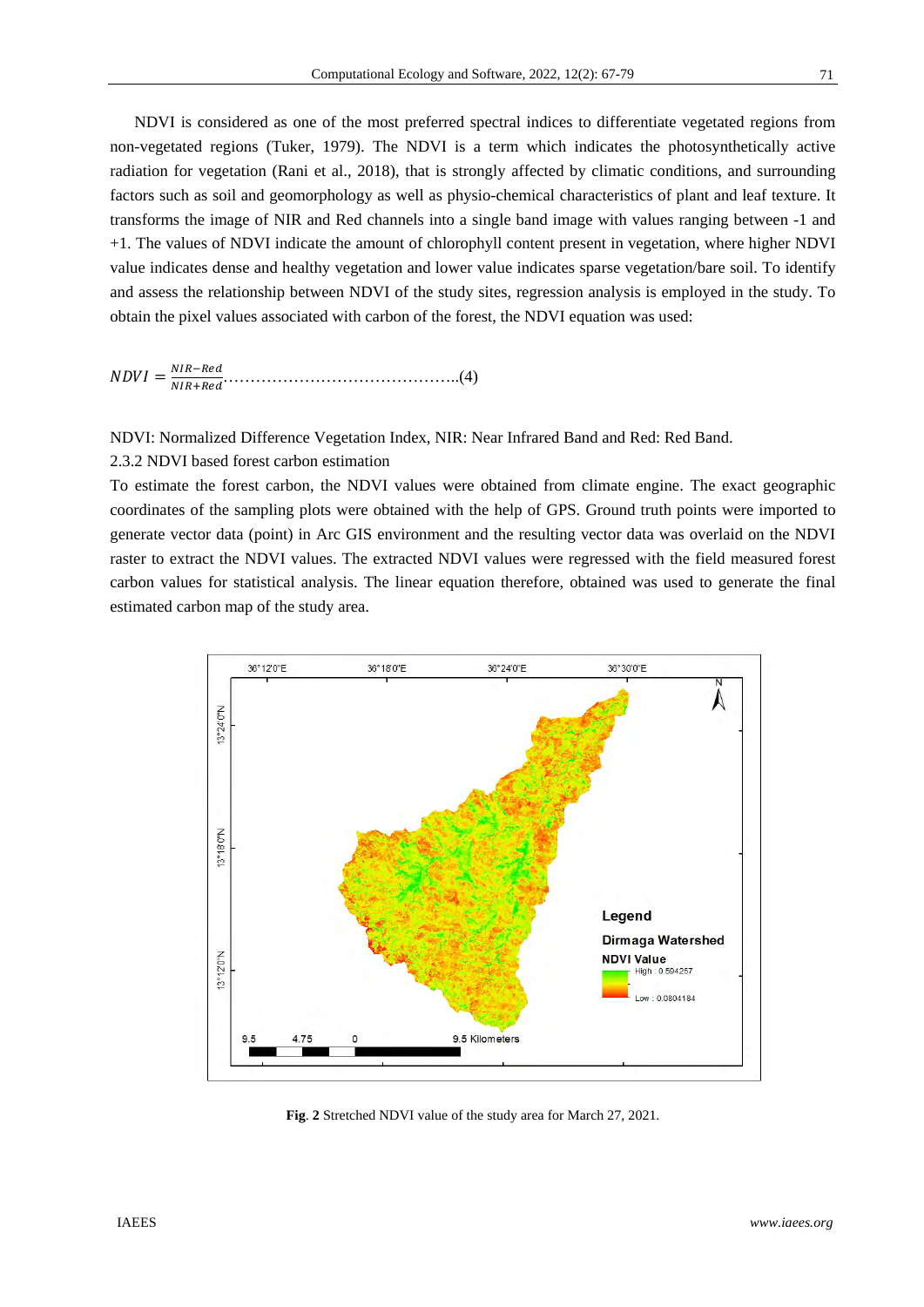The linear regression model between field measured above ground carbon and NDVI generated an equation:  $y = 453.46(NDV) - 58.124$ , at  $p < 0.05$ , where  $y =$  estimated forest carbon, 453.46 and -58.124 are regression coefficients (Table 3). The Vegetation carbon was generated from the Landsat 8 datasets. This enables to have field and satellite-derived forest carbon for comparison and validation. This also provides a comparable idea of the spatial distribution of above ground carbon over the study site.

## 2.4 Data analysis

SAS version 9 and Arc map 10.3 software were used as a tool to analyzed all the statistical data and spatial data respectively. Descriptive statistics was used to summarize the data, including the mean, maximum, minimum and standard deviations of carbon stock of the study area. Inferential statistics of regression and correlation analysis were used for modeling the link between forest carbon stock and NDVI.

#### **3 Result s and Discus ssion**

#### **3.1 Distribution of diameter at breast height (DBH) and height distribution**

About 55.5% and 36.7% of the measured DBH falls between 5-10 cm diameter and between 10-29 cm diameter respectively (Fig. 3). About half percent (50%) had DBH of above 90 cm. The minimum recorded DBH was 5.0 and the maximum recorded DBH was 227 cm.



Fig. 3 Distribution of Diameter at breast height (1.3 meter).

Fig. 4 illustrated that about 52% and 36.5% of the measured height falls below 4 m and between 5-14 m respectively. Similarly, the height class from 15-24 was found to be 7.7%, and lastly, about 3.2% had DBH of above 63 3 m height.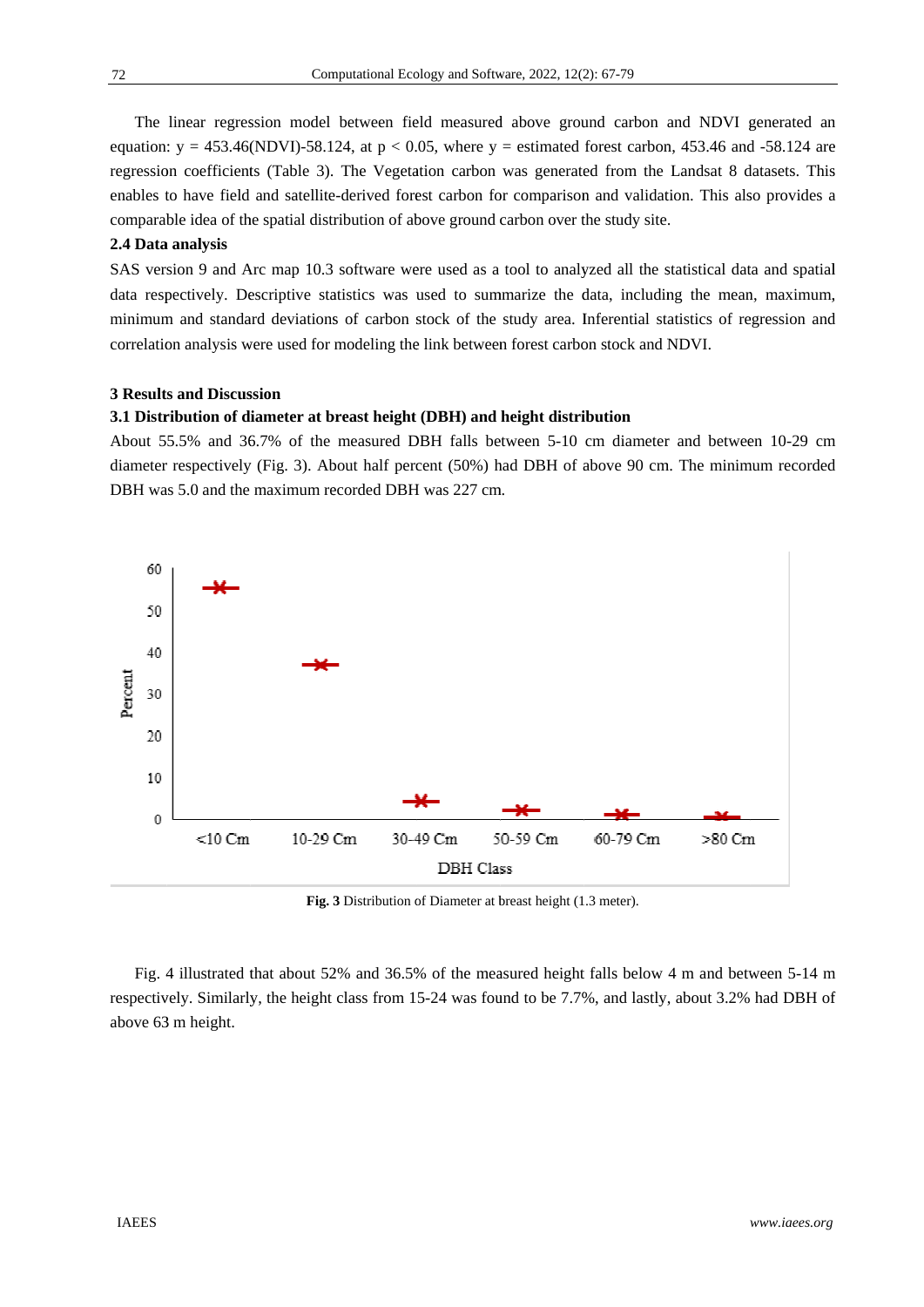

**Fig. 4** Height class distribution.

#### **3.2 Above and below-ground biomass and carbon storage**

The maximum above-ground biomass and above-ground carbon of Dirmaga Watershed was found to be 1133.74 t/ha and 532.86 t/ha respectively (Table 2). Whereas the minimum above-ground biomass and aboveground carbon is 23.936 t/ha and 11.25 t/ha respectively (Table 2).

**Table 2** Descriptive statistics of above and below ground carbon stock and carbon dioxide equivalent.

|           | AGB(t/ha) | BGB(t/ha) | AGC(t/ha) | BGC(t/ha) | Total (AGC+BGC) | $CO2$ equivalent (t/ha) |
|-----------|-----------|-----------|-----------|-----------|-----------------|-------------------------|
| Mean      | 620.14    | 124.03    | 291.47    | 24.81     | 316.27          | 1160.74                 |
| Max       | 1133.74   | 226.748   | 532.86    | 106.57    | 639.43          | 2346.07                 |
| Min       | 23.936    | 4.787     | 11.25     | 2.25      | 13.50           | 49.5                    |
| <b>SD</b> | 365.80    | 73.16     | 171.93    | 14.63     | 186.56          | 265.80                  |

The mean above-ground and below ground carbon stock in in the Woodland of Dirmaga Watershed was estimated to be 291.47 t/ha and 24.81 t/ha, respectively (Table 2). Accordingly, a mean of 1160.74 t/ha CO2eq was sequestrated in both above-ground and below ground biomass of trees and shrubs of the study area. NDVI map generated using Landsat data is shown in Fig. 2. The NDVI values ranges from 0.09 (low) to 0.35 (high) as shown in Fig. 2. The relationship between estimated forest AGC and NDVI was very strong (r = 0.86). The  $R<sup>2</sup>$  values were found to be 0.7459 and the root mean square value was 24.33 (Table 3). In general, it is possible to say that, the relationship between the vegetation indices and above ground carbon is strong.

The field-estimated AGC (above ground carbon) value ranges from 11.25 t/ha to 532.86 t/ha (Table 2) while the mean AGC is 291.47 t/ha (Table 2). The correlation  $(r = 0.86)$  between estimated above ground carbon and NDVI is generated using linear regression with the  $R^2$  value of 0.7459. The mean AGC value estimated from net deference vegetation index is 271.6 t/ha. The result implies that even though, there are positive and strong relationship between field inventory based AGC and NDVI based AGC, the latter (NDVI based AGC) is underestimated.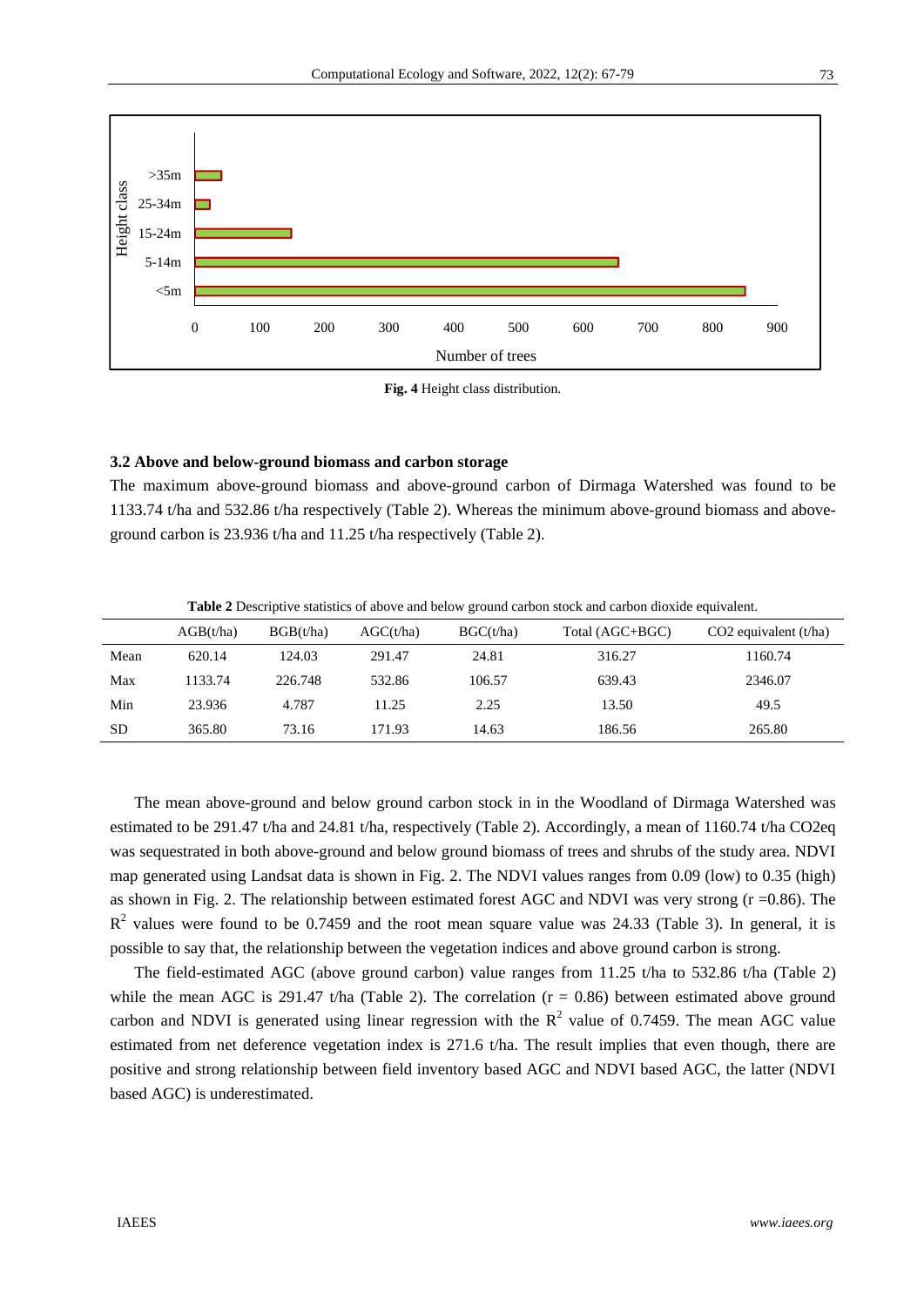| <b>Table 3</b> Relation between Above ground carbon and Landsat 8 NDVI. |             |                      |      |             |                  |
|-------------------------------------------------------------------------|-------------|----------------------|------|-------------|------------------|
| Model                                                                   | Coefficient | $\mathbf{D}^{\perp}$ |      | <b>RMSE</b> | S <sub>1</sub> g |
| AGC=453.46(NDVI)-58.124                                                 | 453.46      | 0.7459               | 0.86 | 24.33       | 0.0001           |
|                                                                         |             |                      |      |             |                  |

AGC is above ground carbon,  $R^2$  = Coefficient of Determination,  $r =$  regression coefficient, RMSE = root mean square error.

#### **3.3 Trees species biomass and carbon stock contribution in the study area**

The biomass carbon stock contained in each tree species in the study area was varied from one tree species to the other.tree species of *Anogeissus leiocarrpa* was found to be the first ranked contributor of biomass and carbon in the study area. Moreover, *Anogeissus leiocarrpa* (common name Kirkira) have an above ground biomass of5953.20 t/ha and below ground biomass of 1190.64 t/ha. The result showed that tree species of *Anogeissus leiocarrpa* (common name Kirkira), *Adansonia digitata* (Diza)*, Diospyros mespiliformis* (Serkin*) Tamarindus indica L* (Kumer) and *Terminalia browni* (Woyiba) had sequestered the largest portion of the total (AGC+BGC) with 3215.7 t/ha, 2657.4 t/ha,2165.3 t/ha, 2104.5 t/ha and 1747.2 t/ha respectively. Whereas, *Ficus sycomorus L.* (Bamba), *Rhus glutinosa* (Embus), *Securinega virosa* (*Roxb.*) *Baill*. (Ashama) and *Erythrina abyssinica* (Quara) were accounted as the least biomass carbon stock reserves of 0.06 t/ha, 0.22 t/ha, 0.46 t/ha and 0.56 t/ha respectively (Table 2).

**Table 4** AGB, BGB, AGC and BGC stored in each tree species of the study area.

| Species                              | AGB(t/ha) | BGB(t/ha) | AGC(t/ha) | BGC(t/ha) |
|--------------------------------------|-----------|-----------|-----------|-----------|
| Acacia polyacantha Willd.            | 309.30    | 61.86     | 145.37    | 29.07     |
| Acacia senegal                       | 95.19     | 19.04     | 44.74     | 8.95      |
| Acacia seyal Del.                    | 740.38    | 148.08    | 347.98    | 69.60     |
| Acacia sieberiana Dc.                | 112.82    | 22.56     | 53.03     | 10.61     |
| Adansonia digitata                   | 4920.00   | 984.00    | 2214.00   | 442.80    |
| Albizia amara                        | 37.16     | 7.43      | 17.47     | 3.49      |
| Albizia malacophylla (A. Rich.)      | 0.99      | 0.20      | 0.47      | 0.09      |
| Anogeissus leiocarrpa (A. Rich)      | 5953.20   | 1190.64   | 2678.94   | 535.79    |
| Balanites aegyptiaca (L.) Del.       | 293.89    | 58.78     | 138.13    | 27.63     |
| Boscia angustifolia A. Rich.         | 47.35     | 9.47      | 22.26     | 4.45      |
| Boswellia papyrifera                 | 409.68    | 81.94     | 192.55    | 38.51     |
| Breonadia salicina                   | 47.48     | 9.50      | 22.31     | 4.46      |
| Calotropis procera                   | 3.59      | 0.72      | 1.69      | 0.34      |
| Cobretum adenogonium Steud.ex A.Rich | 456.12    | 91.22     | 214.38    | 42.88     |
| Cobretum Molle                       | 78.76     | 15.75     | 37.02     | 7.40      |
| Combretum collinum Fresen            | 992.60    | 198.52    | 466.52    | 93.30     |
| Dalbergia melanoxylon Guill. & Perr  | 701.29    | 140.26    | 329.61    | 65.92     |
| Dichrostachys cinerea                | 24.63     | 4.93      | 11.57     | 2.31      |
| Diospyros mespiliformis              | 4009.80   | 801.96    | 1804.41   | 360.88    |
| Dombeya Kirikii                      | 2.37      | 0.47      | 1.11      | 0.22      |
| Erythrina abyssinica                 | 0.99      | 0.20      | 0.47      | 0.09      |
| Ficus sur                            | 255.07    | 51.01     | 119.88    | 23.98     |
| Ficus sycomorus L.                   | 0.11      | 0.02      | 0.05      | 0.01      |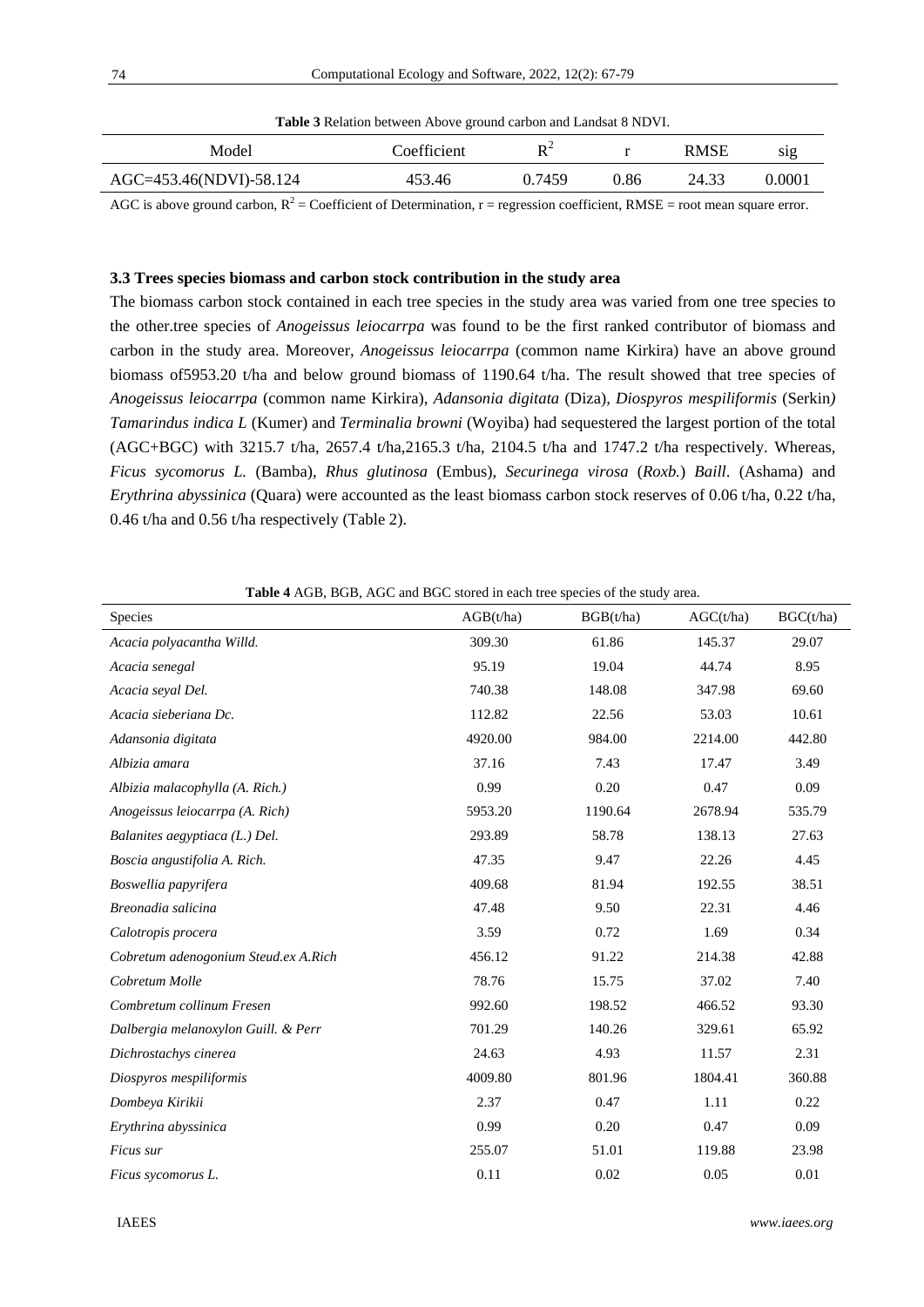| Ficus thonningii Blume.                    | 1142.35 | 228.47 | 536.91  | 107.38 |
|--------------------------------------------|---------|--------|---------|--------|
| Flueggea virosa Guill. & Perr.             | 11.59   | 2.32   | 5.45    | 1.09   |
| Gardenia ternifolia                        | 14.43   | 2.89   | 6.78    | 1.36   |
| Giramda girar/Gemero                       | 0.81    | 0.16   | 0.38    | 0.08   |
| Grewia bicolar                             | 7.41    | 1.48   | 3.48    | 0.70   |
| Grewia mollis                              | 44.94   | 8.99   | 21.12   | 4.22   |
| Kigelia africana                           | 1146.31 | 229.26 | 538.77  | 107.75 |
| Lannea fruticosa (Hochst. ex A. Rich) Engl | 514.44  | 102.89 | 241.79  | 48.36  |
| Lannea welwitschii                         | 54.17   | 10.83  | 25.46   | 5.09   |
| Maytenus senegalensis Forssk               | 104.07  | 20.81  | 48.91   | 9.78   |
| Maytenus undata (Thunb.)                   | 1.97    | 0.39   | 0.92    | 0.18   |
| Opilia campestris                          | 2.44    | 0.49   | 1.15    | 0.23   |
| Pavonia burchelli                          | 69.12   | 13.82  | 32.49   | 6.50   |
| Piliostigma thonningii                     | 81.46   | 16.29  | 38.29   | 7.66   |
| Pterocarpus lucens Guill. & Perr           | 748.14  | 149.63 | 351.63  | 70.33  |
| Rhus glutinosa                             | 0.39    | 0.08   | 0.18    | 0.04   |
| Salix Spp.                                 | 6.85    | 1.37   | 3.22    | 0.64   |
| Securidaca longepedunculata                | 3.99    | 0.80   | 1.88    | 0.38   |
| Securinega virosa (Roxb.) Baill.           | 0.81    | 0.16   | 0.38    | 0.08   |
| Sterculea setigera Del.                    | 774.31  | 154.86 | 363.92  | 72.78  |
| Stereospermum kunthianum Cham              | 84.21   | 16.84  | 39.58   | 7.92   |
| Stereospermum kunthianum Cham              | 111.29  | 22.26  | 52.31   | 10.46  |
| Tamarindus indica L.                       | 3897.05 | 779.41 | 1753.67 | 350.73 |
| Terminalia browni                          | 3234.90 | 646.98 | 1455.71 | 291.14 |
| Terminalia laxiflora Engl. & Diels         | 203.22  | 40.64  | 95.51   | 19.10  |
| Ximenia Americana L.                       | 2.35    | 0.47   | 1.11    | 0.22   |
| Ziziphus mauritiana                        | 11.47   | 2.29   | 5.39    | 1.08   |
| Ziziphus spina-christi (L.) Desf.          | 241.71  | 48.34  | 113.60  | 22.72  |
| Zuziphus mauritania                        | 25.96   | 5.19   | 12.20   | 2.44   |

# **3.4 The total carbon stock and climate change mitigation potential of Dirmaga Watershed**

The AGC and BGC of the study area were estimated to be 291.47 and 24.81 t/ha, respectively. Then which gave a total carbon stock potential of 316.27 t/ha (Table 2). The carbon pools of above-ground biomass and belowground biomass, sequestered 1069.69, and 91.05 t/ha  $CO<sub>2</sub>$  equivalent, respectively. This reveals that the study area has a total global climate change mitigation potential of  $1160.74$  t/ha  $CO<sub>2</sub>$  equivalents.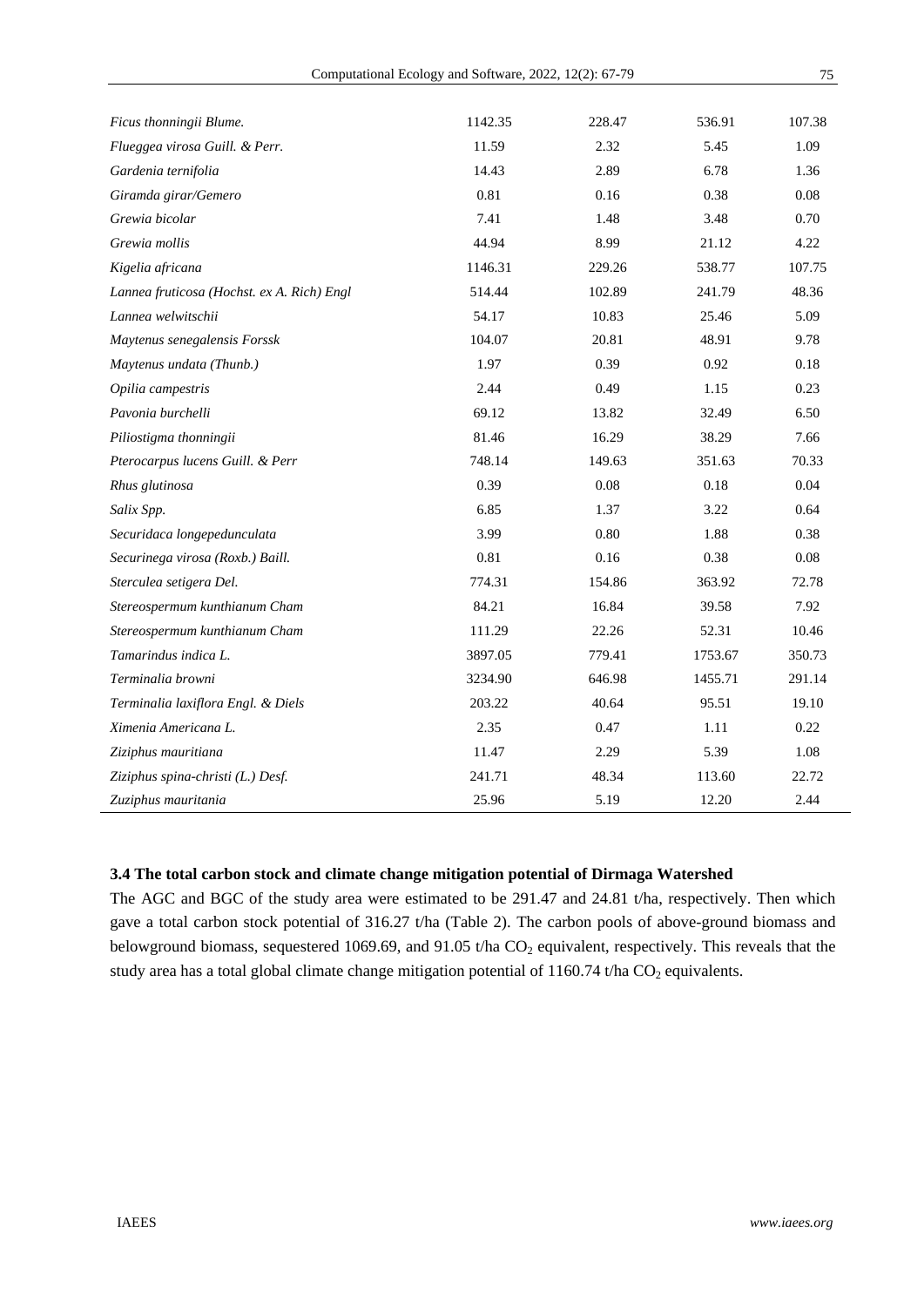

**Fig**. **5** The above ground carbon (t/ha) distribution of Dirmaga Watershed.

Based on NDVI estimation the spatial distribution of above ground carbon is presented in the form of map in Fig.5. From the map about 25.6% area of the watershed is non vegetated (No vegetation); where as 50.4% of the area has an above ground carbon stock value range of 11.25-137.6 t/ha; Similarly, about 19.45% and 5.55% area of the watershed was covered by above ground carbon range of 137.61-331.35 t/ha and 331.35 - 532.86 t/ha respectively (Fig. 5).

# **3.5 The effect of elevation and slope on the above ground carbon stock**

Some study argued that, the forest biomass and carbon are highly disturbed by environmental factors like altitude (Alves et al., 2010). However, in this study the correlation between elevation (Digital elevation Model) and above ground carbon were found to be negative and very week ( $r = 0.071$ ;  $R^2 = 0.0058$ ) (Fig. 6).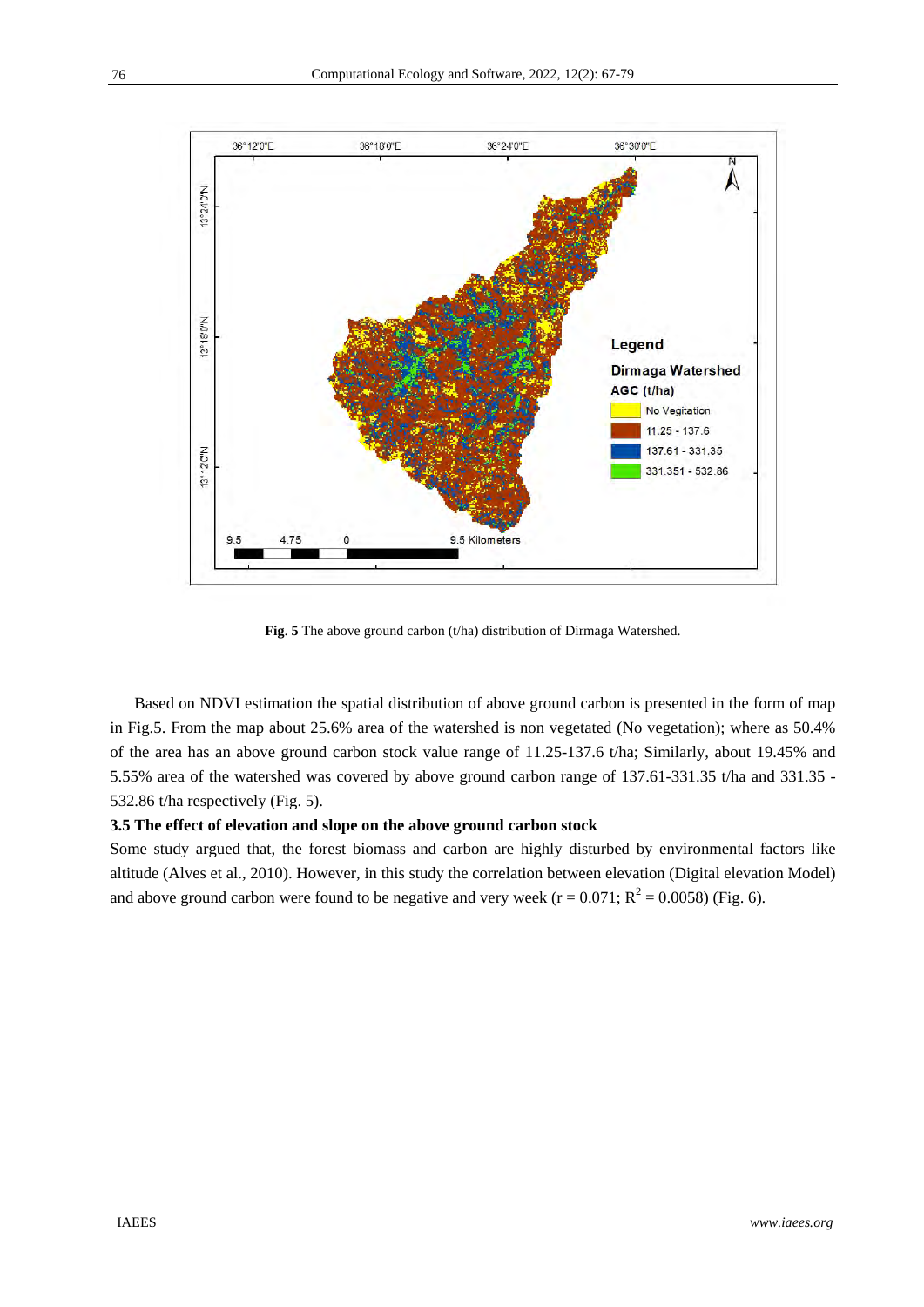

Fig. 6 The response of above ground carbon for elevation change (DEM = digital elevation model).

There is a difference in above ground carbon stock along elevation range, Even though the regression and correlation was insignificant. Mostly the mid land (750-900) was found to have relatively high amount of above ground carbon. More over the correlation between slope and above ground carbon were found to be negative and very week ( $r = 0.085$ ;  $R^2 = 0.009$ ) (Fig. 7).



**Fig**.**7** The effect of slope on the AGC (above ground carbon).

# **4 Conclusion and Recommendation**

Landsat derived NDVIhas a strong correlation with above ground carbon and tried to estimate and map the biomass and carbon storages in the woodland. Similarly, the mean tree species of *Anogeissus leiocarrpa*, *Adansonia digitata, Diospyros mespiliformis, Tamarindus indica L.* and *Terminalia browni* sequestered the largest portion of the carbon stock. On the contrary, *Ficus sycomorus L*., *Rhus glutinosa* and *Securinega virosa* were the least contributor of carbon stock. Generally, the woodland in the Dirmaga watershed stored above ground carbon ranged from 11.25 -532.86 t/ha based on NDVI prediction. The elevation and slope within the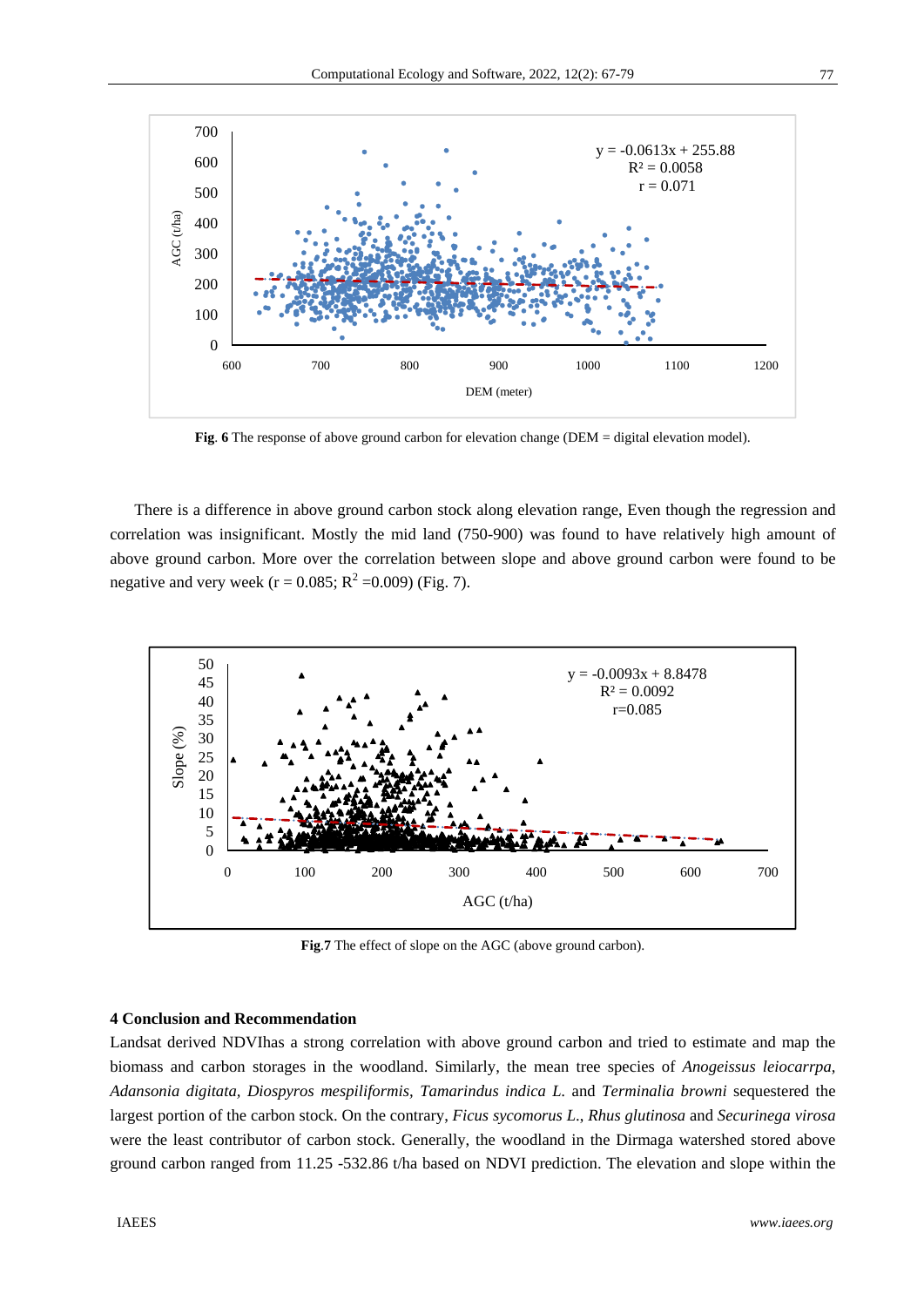watershed cannot significantly affect the biomass and carbon stock. Having observed the above result the application of vegetation indices for woodlands forest biomass and carbon estimation is appreciable but, the result is not accurate and further studies should be implemented for improvement.

# **Acknowledgements**

The authors acknowledge with gratitude University of Gondar for fund raising and material supports. We would like to acknowledge West Armachiho District for their consistent support and assistance.

## **References**

- Adugna F, Teshome S, Mekuria A. 2013. Forest carbon stocks and variations along altitudinal gradients in Egdu Forest: Implications of managing forests for climate change mitigation. Science, Technology and Arts Research Journal, 2(4)
- Alves L, Vieira S, Scaranello A, Camargo B, Santos AM, Joly A, Martinelli A. 2010.Forest Ecology and Management Forest structure and live aboveground biomass variationalong an elevational gradient of tropical Atlantic moist forest ( Brazil ). Forest Ecology and Management, 260(5): 679-691
- Amsalu Abich, Asmamaw Alemu, Tadesse Mucheye, Mequanent Tebikew, Yohanns Gebremariam. 2018. Woody species diversity, productivity and carbon stock potential of drydeciduous woodland in Alitash National Park, North West Ethiopia.International Journal of Scientific Research and Management, 6(10): 81-98
- And SE, Hedberg I. 1995. Flora of Ethiopia And Eritrea, Canellaceae to Euphorbiaceae (Vol. 2, Part 2). Addis Ababa, Ethiopia Uppsala, Sweden: The National Herbarium, Biology Department, Science Faculty, AddisAbabaUniversity, Ethiopia, and TheDepartment ofSystematic Botany, Uppsala University, Sweden
- Fisaha G, Hundera K, Dalle G. 2013. Woody plants' diversity, structural analysis and regeneration status of Wof Washa natural forest, North-east Ethiopia. African Journal of Ecology, 51(4): 599-608
- Galidaki G, Zianis D, Gitas I, Radoglou K, Karathanassi V, Tsakiri–Strati M, Woodhouse I, Mallinis, G. 2017. Vegetation biomass estimation with remote sensing: Focus on forest and other wooded land over the Mediterranean ecosystem. International Journal of Remote Sensing, 38: 1940-1966.
- Ib Friis SD, van B. 2010. Atlas of the potential vegetation of Ethiopia. Atlas of the Potential Vegetation of Ethiopia, 65(2): 321-322
- Inga H, Ensermu K, Sue Edwards SD. 2006. Flora of Etiopia and Eritrea, Gentianaceae to Cyclochelaceae (Vol 5). National Herbarium, Addis Ababa University, Addis Ababa, Ethiopia; Uppsala, Sweden
- Inga Hedberg SE. 2003. Flora Of Ethiopia And Eritrea, Apiaceae to Dipsacacea (Vol. 4 part 1). Addis Ababa, Ethiopia; Uppsala, Sweden: The National Herbarium, Biology Department, Science Faculty, Addis Ababa University, Ethiopia and The Department of Systematic Botany Uppsala University, Sweden
- Inga Hedberg SE. 1989. Flora of ethiopia, Pittosporaceae to Araliaceae (Vol. 3). Addis Ababa and Asmara, Ethiopia Uppsala, Sweden: The National Herbarium, Biology Department, Science Faculty, Addis Ababa University, Ethiopia, and The Department of Systematic Botany, Uppsala University, Sweden
- Kent M. 2012. Vegetation Description and Data Analysis. The Atrium, Southern Gate, Chichester,West Sussex, John Wiley and Sons, UK
- Ketterings QM, Coe R,van Noordwijk M, Ambagau Y, Palm CA. 2001. Reducing uncertainty in the use of allometric biomass equations for predicting above-ground tree biomass in mixed secondary forests. Forest Ecology and Management, 146: 199-209